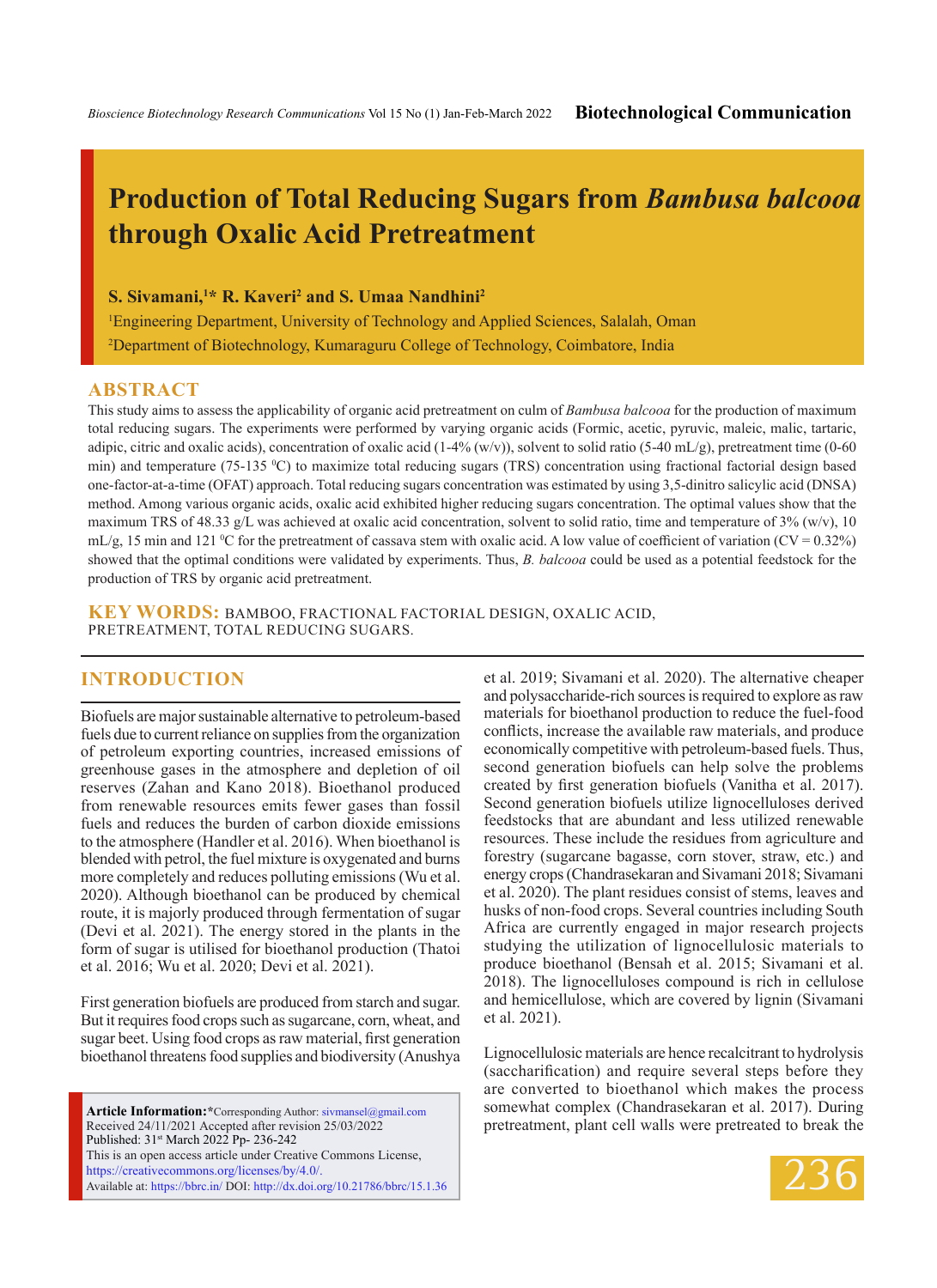lignocellulosic matrix. Then, hemicellulose and cellulose present in lignocellulosic materials hydrolysed to their monomers, xylose and glucose predominantly. Finally, the monomeric sugar units were fermented using ethanologenic organisms to bioethanol (Sivamani et al. 2018; Sivamani et al. 2021).

Bamboo-based residues are one of the lignocellulosic materials that can be used as a feedstock for bioethanol production due to the relatively higher growth rate of the plants, their abundancy and availability in the tropics (Alzagameem et al. 2019). Bamboo is specifically utilised as a building material where the wood plays a major role (Shen et al. 2019). Bamboo plants are found notably in South Asia, Southeast Asia and East Asia for the economic and cultural significance used for building materials, as a food source and versatile raw material (Sathishkumar et al. 2020). Bambusa balcooa is an evergreen bamboo forming a dense clump of erect, woody stems. This species is one of the most important village bamboos used for construction.

The plant is widely cultivated on a small scale in Northeast India and Bangladesh and occasionally also outside this region (Banik 2015; Banik 2016; Sathishkumar et al. 2020). Tang et al. (2021) examined the potential *Bacillus velezensis* LC1 for degradation of polymers in bamboo to monomeric sugar units. The, they subjected the hydrolysate to ethanolic fermentation with *Saccharomyces cerevisiae*  and *Escherichia coli* KO11. The degradation efficiencies were found as 59.90, 75.44 and 23.41% for cellulose, hemicellulose and lignin, respectively, and the ethanol yield was achieved at 10.44 g/L after 96 h. Yang et al. (2019) investigated the alkaline liquid hot water pretreatment of a bamboo species, *Neosinocalamus affinis*, by examining the effect of temperature and alkali dosage. Bioethanol yield of 4.8 g/L was achieved by separate hydrolysis and fermentation (SHF) at 0.5% (w/v) NaOH 1t 170 °C (Sathishkumar et al. 2020).

From the analysis of literature, the various pretreatment methods such as bacterial degradation, alkaline liquid hot water, modified alkaline hydrogen peroxide, autohydrolysis, alkaline extraction, steam explosion, green liquor (mixture of Na2S and Na<sub>2</sub>CO<sub>3</sub>), ultra-high-pressure explosion, hydrothermal, and chemical (acid or alkali) treatment (Li et al. 2015; Dai et al. 2020). Organic acid pretreatment was employed for cassava stem, corncob, wheat straw, Napier grass, water hyacinth and so on (Kootstra et al. 2009; Amnuaycheewa et al. 2017; Sivamani and Baskar 2018; Qiao et al. 2019; Tantayotai et al. 2019). But only limited literature is available on organic acid pretreatment of bamboo biomass (Li et al. 2014; Sindhu et al. 2014; Sathishkumar et al. 2020). Hence, in the current study, culm from B. balcooa was evaluated as a feedstock for organic acid pretreatment by varying different organic acids, organic acid concentration, solid to liquid ratio, pretreatment time and temperature.

# **Material and Methods**

Culm from *Bambusa balcooa* was collected from Forest College and Research Institute, Mettupalayam (Longitude

11.19'N, Latitude of 77.56'E), Coimbatore district. Sulphuric acid, sodium hydroxide, acetic acid, trichloroacetic acid, oxalic acid, citric acid, tartaric acid, adipic acid, formic acid, malic acid, maleic acid, xylose, 3,5 dinitro salicylic acid, crystalline phenol, sodium sulphite, sodium hydroxide, potassium sodium tartrate, ethanol, toluene, glacial acetic acid, sodium chlorite , acetyl bromide, perchloric acid, nitric acids were procured from Finar chemicals Ltd. and HiMedia Laboratories Pvt. Ltd. *B. balcooa* was characterized for lignin, cellulose, hemicellulose and ash by using standard operating procedure reported elsewhere (Chandrasekaran et al. 2017). Different organic acids such as formic acid, acetic acid, malic acid, maleic acid, adipic acid, trichloro acetic acid, lactic acid, tartaric acid, oxalic acid, and citric acid were taken separately for the pretreatment.

30 mL of 1% (w/w) organic acid concentration was added to 3 g of culm of B. balcooa. The mixture was cooked in the domestic pressure cooker at  $121 \,^{\circ}\text{C}$  for  $15 \text{ min}$ . Then the samples were made up to 100 mL and total reducing sugars (TRS) content was estimated following dinitrosalicyclic acid (DNSA) method (Miller 1951). Due to higher productivity of sugars, oxalic acid was selected for further pretreatment. Oxalic acid solution was prepared in different concentrations  $(1, 2, 3 \text{ and } 4\% \text{ (w/v)})$ . 30 mL of 1% (w/v) oxalic acid was added to 3 g of the sample. Pretreatment was carried out in the domestic pressure cooker at 121 °C for 15 min. These steps were repeated for 2, 3 and 4% oxalic acid solution (Pandian et al. 2016). Then, the samples were diluted to 100 mL and TRS content was estimated following dinitrosalicyclic acid (DNSA) method.

Solid to liquid ratio was varied by varying volume of solvent from 15, 30, 60, 90 and 120 mL for 3 g of the sample. 3 g of the culm sample was mixed with 15 mL of the 3% (w/v) oxalic acid solution was added. Pretreatment was carried out in the domestic pressure cooker at 121 °C for 15 min. These steps were repeated for 30, 60, 90 and 120 mL of  $3\%$  (w/v) oxalic acid solution. Then, the samples were diluted to 100 mL and TRS content was estimated following dinitrosalicyclic acid (DNSA) method. The pretreatment time was varied from 10, 20, 30 and 40 min for pretreatment of culm from *B. balcooa*. 30 mL of 3% (w/v) oxalic acid solution was prepared and added to 3 g of the culm sample. Pretreatment was carried out in the domestic pressure cooker at 121 °C for 15 min. These steps were repeated for 30, 45 and 60 min of pretreatment. Then, the samples were diluted to 100 mL and TRS content was estimated following dinitrosalicyclic acid (DNSA) method. The pretreatment temperature was varied from 75, 90, 105, 121 and 135 °C for pretreatment of culm from B. balcooa. 30 mL of 3% (w/v) oxalic acid solution was prepared and added to 3 g of the culm sample. Pretreatment was carried out in the domestic pressure cooker at  $121 \degree C$  for  $15 \text{ min}$ .

These steps were repeated for 75, 90, 105 and 135  $\rm{^0C}$  of pretreatment. Then, the samples were diluted to 100 mL and TRS content was estimated following dinitrosalicyclic acid (DNSA) method. The experiments were performed in triplicate under optimized conditions to validate the optimal conditions. Optimal experiment was performed by mixing 30 mL of 3% (w/v) oxalic acid solution and 3 g of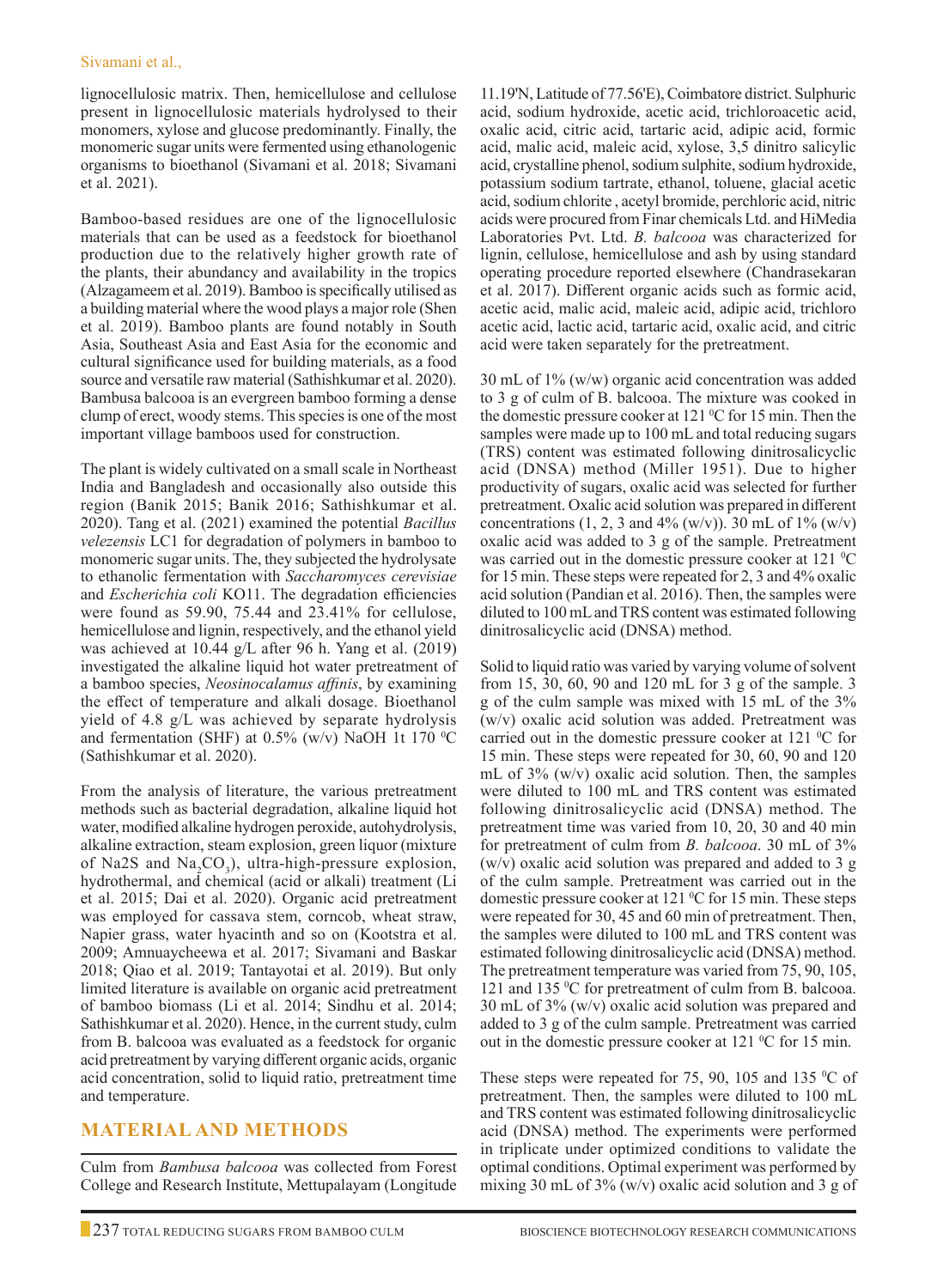the sample. Pretreatment was carried out in the domestic pressure cooker at  $121 \text{ °C}$  for 15 min. Then, the samples were diluted to 100 mL and TRS content was estimated following dinitrosalicyclic acid (DNSA) method.

### **Results and Discussion**

#### **Biochemical characterization of** *B. balcooa***:**

Table 1 shows the biochemical characterization of culm from *B. balcooa*. The results reveal that it contains 20% lignin, 48% cellulose 23% hemicellulose and 2.2% ash on a dry weight basis. The hemicellulose accounted to 23%, which is higher than hemicellulose obtained in Hongbin et al. (2014). The cellulose content (48%) is higher than Li et al. (2012) and Tippayawong et al. (2011) that has made *B. balcooa* suitable for ethanol production.

**Organic acid pretreatment of** *B. balcooa***:** Formic acid, acetic acid, malic acid, maleic acid, adipic acid, trichloro acetic acid, lactic acid, tartaric acid, oxalic acid, and citric acid were used for the pretreatment of *B. balcooa*. Table 2 shows the pKa values of various oxalic acids used in this study. pKa represents dissociation constant of acid that describe the acidity of a particular molecule. It can be calculated from Henderson-Hasselbalch equation. The smaller the pKa value, strong acids have weak conjugate bases. Organic acids with single carboxylic group have one pKa value and acids with multiple carboxylic acid groups have multiple carboxylic values (Adcock 2001; Sathishkumar et al. 2020).

| Table 1. Biochemical characterization of <i>B. balcooa</i> |                      |                  |           |                         |  |  |
|------------------------------------------------------------|----------------------|------------------|-----------|-------------------------|--|--|
| Lignin                                                     | Hemicellulose        | <b>Cellulose</b> | Ash       | <b>References</b>       |  |  |
| 22.0                                                       | 24.7                 | 44.4             | 2.4       | Vena et al. 2010        |  |  |
| 22.1                                                       | 22.9                 | NA.              | <b>NA</b> | Hongbin et al., 2014    |  |  |
| 24.29                                                      | 21.60                | 37.21            | 1.41      | Li et al. 2012.         |  |  |
| 27.1                                                       | 26.5                 | 40.7             | 1.2       | Tippayawong et al. 2011 |  |  |
| 20                                                         | 23                   | 48               | 2.2       | Present study           |  |  |
|                                                            | $NA - Not available$ |                  |           |                         |  |  |

| Table 2. pKa values of different organic acids |               |      |      |  |  |
|------------------------------------------------|---------------|------|------|--|--|
| Organic acid                                   | pKa1          | pKa2 | pKa3 |  |  |
| Formic acid                                    | 3.8           |      |      |  |  |
| Acetic acid                                    | 4.75          |      |      |  |  |
| Pyruvic acid                                   | 2.39          |      |      |  |  |
| Oxalic acid                                    | 1.25          | 4.23 |      |  |  |
| Maleic acid                                    | $\mathcal{D}$ | 6.25 |      |  |  |
| Malic acid                                     | 3.4           | 5.11 |      |  |  |
| Tartaric acid                                  | 2.89          | 4.4  |      |  |  |
| Adipic acid                                    | 4.4           | 5.4  |      |  |  |
| Citric acid                                    | 3.14          | 4.77 | 6.30 |  |  |



Figure 1 illustrates about the pretreatment of *B. balcooa*  using various organic acids. Among nine different acids attempted, oxalic acid pretreated culm sample produced 48.3 g/L of reducing sugars. Hence, oxalic acid was selected for further experiments of pretreatment for maximum production of TRS. Li et al. (2014) reported that sulphuric acid, oxalic acid, and formic acid produced 56.46%, 56.68% and 61.64% of glucose, respectively, with sulphuric acid being generated higher amount of fermentation inhibitors than the samples pretreated with oxalic and formic acids (Sindhu et al. 2010; Sathishkumar et al. 2020).

**Effect of concentration of oxalic acid on pretreatment of**  *B. balcooa*: Figure 2 exhibits the impact of concentration of oxalic acid on pretreatment of *B. balcooa*. When the concentration of oxalic acid solution increased from 1 to 3% (w/v), the concentration of TRS increased from 18.1 to 48.3 g/L. When the oxalic acid solution concentration exceeds 3% (w/v), the concentration of TRS remained constant. The TRS concentration does not exhibit significant variation with an increase in concentration of oxalic acid solution beyond 3% (w/v) (Jeong and Lee 2016; Sathishkumar et al. 2020).

**Effect of solvent to solid ratio on pretreatment of** *B. balcooa***:** Figure 3 illustrates the influence of solvent to solid ratio on pretreatment of *B. balcooa*. When the solvent was not added to the feed mixture, the concentration of TRS was minimum at 10.3 g/L. When the solvent to solid ratio was increased to 10 mL/g, the TRS concentration was increased to 48.2 g/L. When the oxalic acid solution concentration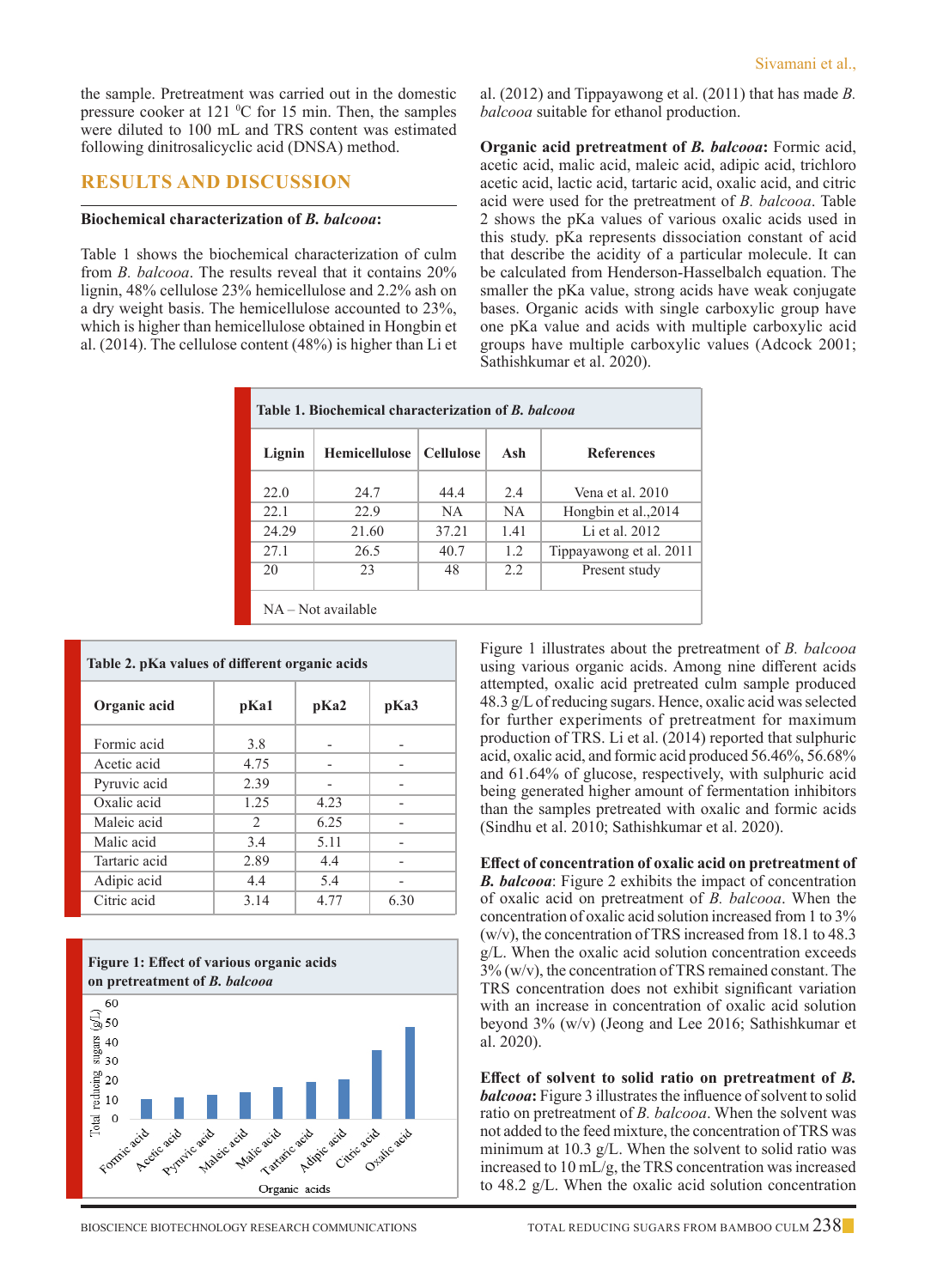### Sivamani et al.,

exceeds 10 mL/g, the concentration of TRS dropped as the volume of solvent increases or solid loading decreases. The TRS concentration exhibits declination with an increase in solvent to solid ratio beyond 10 mL/g (Song et al. 2020).







**Effect of time on pretreatment of** *B. balcooa***:** Figure 4 exhibits the impact of time on pretreatment of B. balcooa. As the pretreatment progresses, the concentration of TRS





increases to 48.4 g/L. When the pretreatment time exceeds 15 min, the concentration of TRS dropped as the TRS further form furfural and other similar compounds. The TRS concentration demonstrates declination with an increase in pretreatment time beyond 15 min (Yuang et al. 2019; Sathishkumar et al. 2020).

| Table 3. Optimal conditions for the pretreatment of B. balcooa with oxalic acid |                                                                                   |                      |          |                                 |                                      |       |                              |
|---------------------------------------------------------------------------------|-----------------------------------------------------------------------------------|----------------------|----------|---------------------------------|--------------------------------------|-------|------------------------------|
| Run no.                                                                         | Oxalic acid<br>concentration   solid ratio $ $ (min) $ $<br>$(\frac{6}{9} (w/v))$ | Solvent to<br>(mL/g) |          | Time   Temperature<br>$(^{0}C)$ | <b>TRS</b><br>concentration<br>(g/L) | Mean  | <b>Standard</b><br>deviation |
| $\mathcal{D}$                                                                   | 3<br>3                                                                            | 10<br>10             | 15<br>15 | 121<br>121                      | 48.3<br>48.5                         | 48.33 | 0.15                         |
| $\mathbf 3$                                                                     |                                                                                   | 10                   | 15       | 121                             | 48.2                                 |       |                              |

**Effect of temperature on pretreatment of** *B. balcooa***:** Figure 5 exhibits the influence of temperature on pretreatment of *B. balcooa*. When the pretreatment temperature increased from 75 to 121 °C, the concentration of TRS increased from 11.6 to 48.5 g/L. When the temperature exceeds 135 0 C, the concentration of TRS decreases to 30.8 g/L. The TRS concentration exhibits declination with an increase in temperature beyond 121 <sup>o</sup>C (Huang et al. 2020).

**Oxalic acid pretreatment of** *B. balcooa* **under optimized** 

**conditions:** The optimal conditions were confirmed by performing experiments in triplicate under optimal conditions (Table 3). The mean+standard deviation between the TRS concentration obtained from the experiments was found to be  $48.33 \pm 0.15$  g/L. A low value of coefficient of variation ( $CV = 0.32\%$ ) showed that the optimal conditions were validated by experiments (Sathishkumar et al. 2020). Table 4 shows the various pretreatment methods employed for bamboo and compared the results obtained in the present study with the previous literature.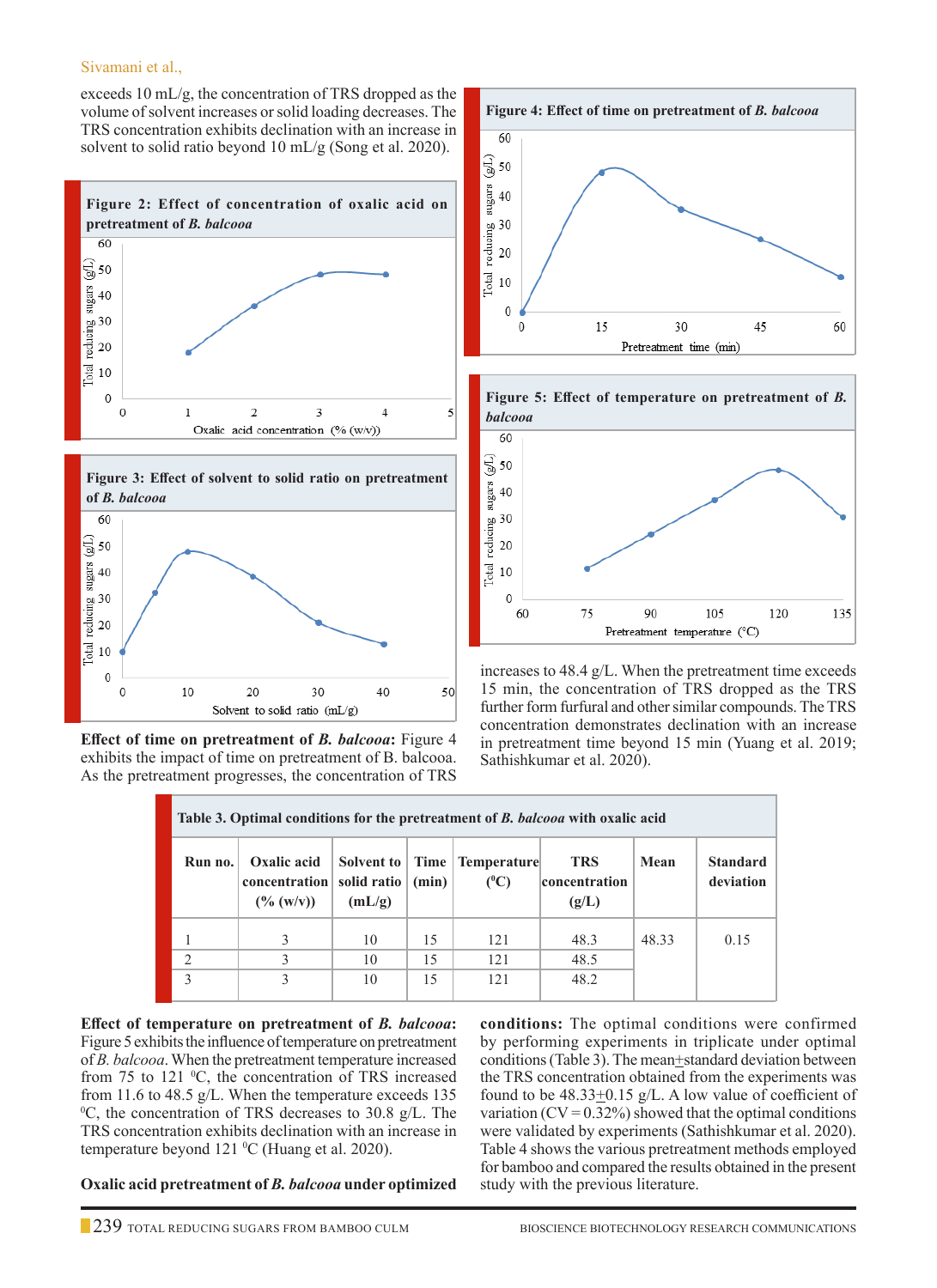| Table 4. Pretreatment methods employed for bamboo |                                   |                           |                       |  |  |  |
|---------------------------------------------------|-----------------------------------|---------------------------|-----------------------|--|--|--|
| <b>Pretreatment methods</b>                       | <b>Process</b>                    | <b>Outcomes</b>           | <b>Reference</b>      |  |  |  |
| Modified alkaline                                 | Simultaneous saccharification     | 1 ton of ethanol produced | Huang et al. $(2020)$ |  |  |  |
| hydrogen peroxide                                 | and fermentation                  | per 5.6 ton of bamboo     |                       |  |  |  |
| Autohydrolysis and                                | Sequential two-stage              | $0.467$ g ethanol per     | Yuan and Wen (2017)   |  |  |  |
| alkaline extraction                               | pretreatment and fermentation     | g hydrolysate             |                       |  |  |  |
| Steam explosion                                   | Simultaneous saccharification     | 20.3% ethanol yield       | Gao et al. (2021)     |  |  |  |
| followed by green liquor                          | and fermentation                  |                           |                       |  |  |  |
| Ultra-high-                                       | Simultaneous                      | Theoretical ethanol yield | Jiang et al. $(2016)$ |  |  |  |
| pressure explosion                                | saccharification and fermentation | percentage of 89.7-95.1%  |                       |  |  |  |
| Oxalic acid pretreatment                          |                                   | 48.33 $g/L$               | Present study         |  |  |  |

# **Conclusion**

The findings of the present study aimed to utilize *B. balcooa*  as a potential feedstock to produce TRS by organic acid pretreatment. Oxalic acid produced maximum total reducing sugars among other carboxylic acids. The optimal values show that the maximum TRS of 48.33 g/L was achieved at oxalic acid concentration, solvent to solid ratio, time and temperature of  $3\%$  (w/v), 10 mL/g, 15 min and 121 <sup>o</sup>C for the pretreatment of cassava stem with oxalic acid. Thus, *B. balcooa* could be used as a potential feedstock for the production of TRS by organic acid pretreatment.

# **Acknowledgements**

The facilities and continuous support for this study have been provided by the University of Technology and Applied Sciences, Salalah, Oman and Kumaraguru College of Technology, Coimbatore, India.

**Data Availability Statement:** The database generated and /or analysed during the current study are not publicly available due to privacy, but are available from the corresponding author on reasonable request.

**Author Contribution Information:** S. Sivamani: Conceptualization, Methodology, Writing - review & editing; R. Kaveri: Methodology, Investigation, Writing - Original draft; S. Umaa Nandhini: Methodology, Investigation, Writing - Original draft;

### **Research Funding Information:** Not available

**Conflict of Interest Statement:** Authors have no conflict of interests to disclose.

# **REFERENCES**

Adcock, J. L. (2001). Teaching Bronsted-Lowry acid-base theory in a direct comprehensive way. Journal of Chemical Education, 78(11), 1495.

Alzagameem, A., Bergs, M., Do, X. T., et al. (2019). Low-input crops as lignocellulosic feedstock for secondgeneration biorefineries and the potential of chemometrics in biomass quality control. Applied Sciences, 9(11)

### 2252.

Amnuaycheewa, P., Rodiahwati, W., Sanvarinda, P., et al. (2017). Effect of organic acid pretreatment on Napier grass (*Pennisetum purpureum*) straw biomass conversion. KMUTNB Int J Appl Sci Technol, 10(2), 107-117.

Anushya, A., Swathika, M., Sivamani, S., et al. (2019). Bioprocessing of Cassava Stem to Bioethanol Using Soaking in Aqueous Ammonia Pretreatment. Bioprocessing for Biomolecules Production, 429-441.

Banik, R. L. (2015). Morphology and growth. In Bamboo (pp. 43-89). Springer, Cham.

Banik, R. L. (2016). Bambusa. In Silviculture of South Asian Priority Bamboos (pp. 21-115). Springer, Singapore.

Bensah, E. C., Kemausuor, F., Miezah, K., et al. (2015). African perspective on cellulosic ethanol production. Renewable and Sustainable Energy Reviews, 49, 1-11.

Chandrasekaran, A. P., and Sivamani, S. (2018). Statistical modeling and optimization of pretreatment for fermentable sugars production from cotton gin waste. Energy Sources, Part A: Recovery, Utilization, and Environmental Effects, 40(4), 400-405.

Chandrasekaran, A. P., Sivamani, S., and Ranjithkumar, V. (2017). Characterization of combined organic–inorganic acid-pretreated cassava stem. International Journal of Environmental Science and Technology, 14(6), 1291- 1296.

Dai, N. H., Huynh, K. T. T., Nguyen, T. A. D., et al. (2021). Hydrothermal and Steam Explosion Pretreatment of *Bambusa stenostachya* Bamboo. Waste and Biomass Valorization, 12(7), 4103-4112.

Devi, A., Niazi, A., Ramteke, M., et al. (2021). Techno-economic analysis of ethanol production from lignocellulosic biomass–a comparison of fermentation, thermo catalytic, and chemocatalytic technologies. Bioprocess and Biosystems Engineering, 44(6), 1093- 1107.

 Gao, H., Wang, Y., Yang, Q., et al. (2021). Combined steam explosion and optimized green-liquor pretreatments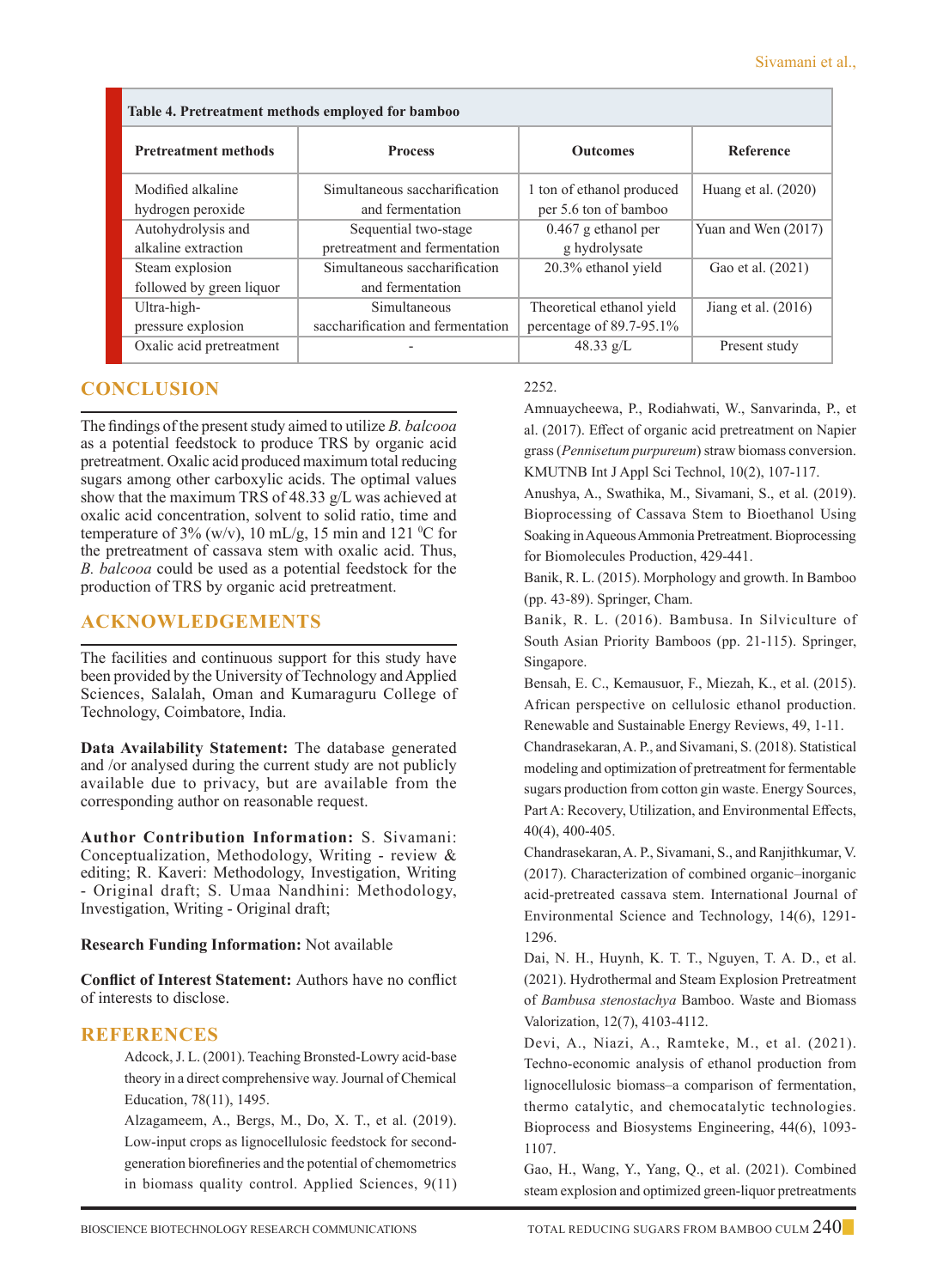### Sivamani et al.,

are effective for complete saccharification to maximize bioethanol production by reducing lignocellulose recalcitrance in one-year-old bamboo. Renewable Energy, 175, 1069-1079.

Handler, R. M., Shonnard, D. R., Griffing, E. M., et al. (2016). Life cycle assessments of ethanol production via gas fermentation: anticipated greenhouse gas emissions for cellulosic and waste gas feedstocks. Industrial & Engineering Chemistry Research, 55(12), 3253-3261.

Hongbin, C., Gorgens, J., Macintosh, P., et al. (2014). Saccharification of bamboo by dilute acid pretreatment and enzymatic hydrolysis for cellulosic ethanol production. South African Journal of Chemical Engineering, 19(1), 46-52.

Huang, C., Zhan, Y., Du, X., et al. (2020). Modified alkaline peroxide pretreatment: an efficient path forward for bioethanol production from bamboo. Energy Conversion and Management 224, 113365.

Jeong, S. Y., and Lee, J. W. (2016). Optimization of pretreatment condition for ethanol production from oxalic acid pretreated biomass by response surface methodology. Industrial Crops and Products, 79, 1-6.

Jiang, Z., Fei, B., andLi, Z. (2016). Pretreatment of bamboo by ultra-high-pressure explosion with a high-pressure homogenizer for enzymatic hydrolysis and ethanol fermentation. Bioresource technology 214, 876-880.

Kootstra, A. M. J., Beeftink, H. H., Scott, E. L., et al. (2009). Comparison of dilute mineral and organic acid pretreatment for enzymatic hydrolysis of wheat straw. Biochemical Engineering Journal, 46(2), 126-131.

Li, Z., Fei, B., and Jiang, Z. (2014). Comparison of dilute organic and sulfuric acid pretreatment for enzymatic hydrolysis of bamboo. BioResources, 9(3), 5652-5661.

Li, Z., Fei, B., and Jiang, Z. (2015). Effect of steam explosion pretreatment on bamboo for enzymatic hydrolysis and ethanol fermentation. BioResources, 10(1), 1037-1047.

Li, Z., Jiang, Z., Yu, Y., et al. (2012). Effective of microwave-KOH pretreatment on enzymatic hydrolysis of bamboo. Journal of Sustainable Bioenergy Systems, Volume 2 2012; pp. 104-107. 2, 104-107.

 Miller, G. L. (1959). Use of dinitrosalicylic acid reagent for determination of reducing sugar. Analytical chemistry, 31(3), 426-428.

Pandian, C. A., Suganya, C., Sivamani, S., et al. (2016). Saccharification and single step fermentation of cassava peel by mixed culture of *Saccharomycopsis fibuligera* NCIM 3161 and Zymomonas mobilis MTCC 92. Am J Biomass Bioenergy, 5, 57-64.

Qiao, H., Cui, J., Ouyang, S., et al. (2019). Comparison of dilute organic acid pretreatment and a comprehensive exploration of citric acid pretreatment on corn cob. Journal of Renewable Materials, 7(11), 1197-1207.

Sathishkumar, G. K., Ibrahim, M., Akheel, M.M., et al. (2020). Synthesis and mechanical properties of natural fiber reinforced epoxy/polyester/polypropylene composites: A review. Journal of Natural Fibers, 1-24.

Shen, L., Yang, J., Zhang, R., et al. (2019). The benefits and barriers for promoting bamboo as a green building material in China—An integrative analysis. Sustainability, 11(9) 2493.

Sindhu, R., Binod, P., Satyanagalakshmi, K., et al. (2010). Formic acid as a potential pretreatment agent for the conversion of sugarcane bagasse to bioethanol. Applied biochemistry and biotechnology, 162(8) 2313-2323.

Sindhu, R., Kuttiraja, M., Binod, P., et al. (2014). Bioethanol production from dilute acid pretreated Indian bamboo variety (Dendrocalamus sp.) by separate hydrolysis and fermentation. Industrial Crops and Products, 52, 169- 176.

Sivamani, S., and Baskar, R. (2018). Bioconversion of cassava stem to ethanol: oxalic acid pretreatment and coculture fermentation. Biofuels, 9(5), 559-566.

Sivamani, S., Baskar, R., and Chandrasekaran, A. P. (2020). Response surface optimization of acid pretreatment of cassava stem for bioethanol production. Environmental Progress & Sustainable Energy, 39(2), e13335.

Sivamani, S., Baskar, R., and Lakshmi, B. (2021). Production of Fermentable Sugars from Cassava Stem using Hybrid Pretreatment Technology. Recent Progress in Materials, 3, doi:10.21926/rpm.2103037

Sivamani, S., Chandrasekaran, A. P., Balajii, M., et al. (2018). Evaluation of the potential of cassava-based residues for biofuels production. Reviews in Environmental Science and Bio/Technology, 17(3), 553-570.

Song, Y., Lee, Y. G., Cho, E. J., et al. (2020). Production of xylose, xylulose, xylitol, and bioethanol from waste bamboo using hydrogen peroxicde-acetic acid pretreatment. Fuel, 278, 118247.

Tang, H., Zheng, L., Li, Y., et al. (2021). Comparative genomic and secretomic characterisation of endophytic *Bacillus velezensis* LC1 producing bioethanol from bamboo lignocellulose. Archives of Microbiology, 1-11. Tantayotai, P., Mutrakulchareon, P., Tawai, A., et al.

(2019). Effect of organic acid pretreatment of water hyacinth on enzymatic hydrolysis and biogas and bioethanol production. In IOP Conference Series: Earth and Environmental Science (Vol. 346, No. 1, p. 012004). IOP Publishing.

Thatoi, H., Dash, P. K., Mohapatra, S., et al. (2016). Bioethanol production from tuber crops using fermentation technology: a review. International Journal of Sustainable Energy, 35(5), 443-468.

Tippayawong, N., and Chanhom, N. (2012). Conversion of bamboo to sugars by dilute acid and enzymatic hydrolysis. International Journal of Renewable Energy Research